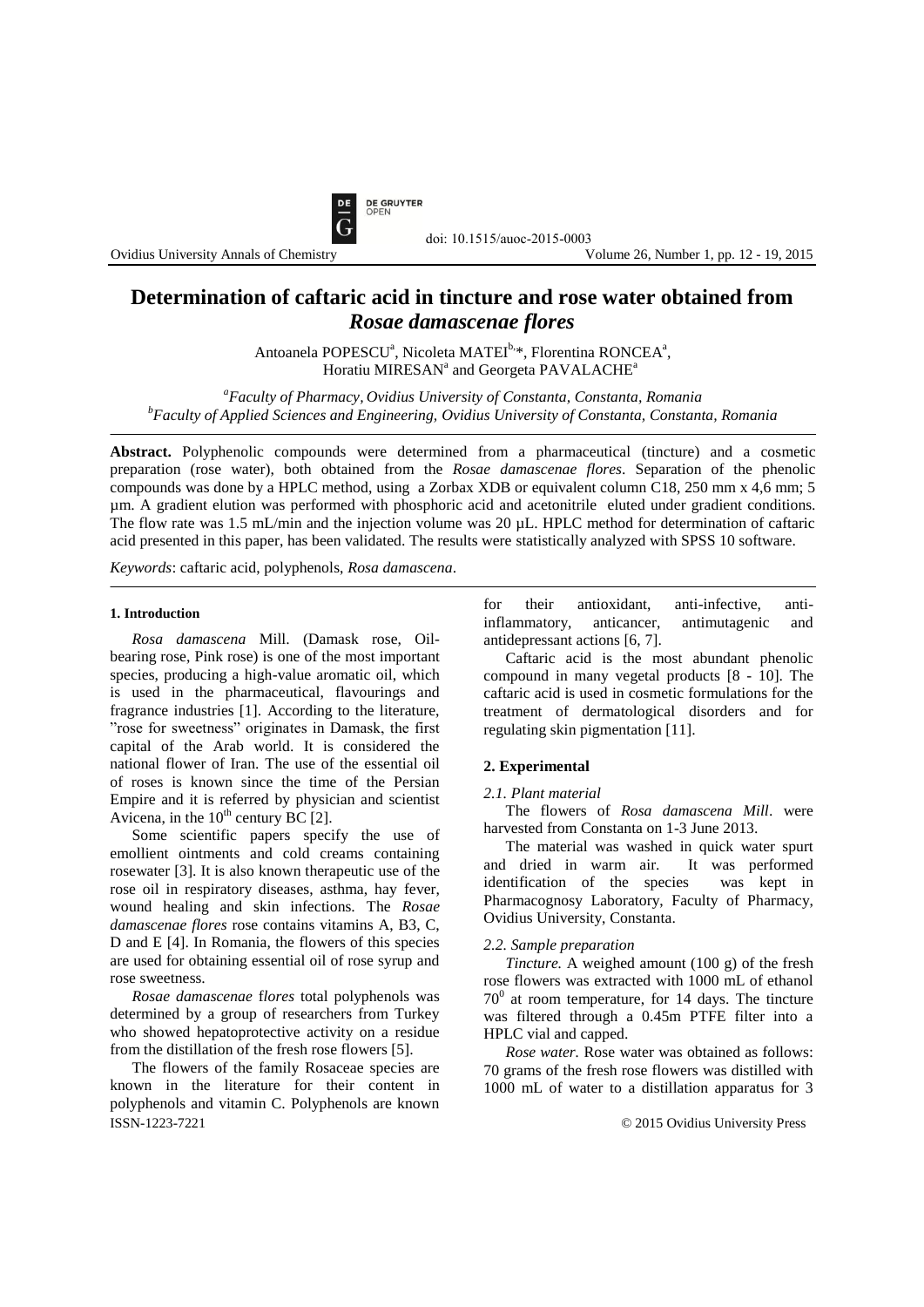hours. The rose water was filtered through a 0.45m PTFE filter into a HPLC vial and capped.

## *2.3. HPLC analysis of phenolic compounds*

For separation, identification and quantification of the phenolic compounds was adapted a USP30 HPLC method [12]. The phenolic composition was analyzed qualitatively and quantitatively by HPLC system (Agilent 1200) with quaternary pump, DAD, auto sampler. Separation was carried out on Zorbax XDB or equivalent column C18, 250 mm, 4,6 mm; 5 µm. A gradient elution was performed with solvent A (phosphoric acid) and solvent B (acetonitrile) as follows (**Table 1**). The flow rate was 1.5 mL/min and the injection volume was 20 µL.

The retention times and DAD spectra were compared to available authentic standards.

| <b>Time</b><br>(minutes) | Solution A,<br>$mL$ % | <b>Solution B,</b><br>$mL$ % |  |
|--------------------------|-----------------------|------------------------------|--|
| $0-13$                   | 90                    | 10                           |  |
| 13                       |                       | 22                           |  |
| 13                       | 78                    | 22                           |  |
| 14                       | 60                    | 40                           |  |
| 17                       | 60                    | 40                           |  |
| 17.5                     | 90                    | 10                           |  |
| 22                       |                       |                              |  |

**Table 1.** The gradient elution

The concentration of the used standard solutions (70% methanol) were:  $E -$  resveratrol = 37 mg/mL,  $Z$  – resveratrol = 0.22 mg/mL.  $Z$  – resveratrol was obtained from E – resveratrol exposed 12 hours at UV 254 nmradiation (fig. 1.). The following concentrations were obtained: caffeic acid = 0.36 mg/mL, chlorogenic acid = 0.37 mg/mL, cinnamic  $\text{acid} = 0.58 \text{ mg/mL}$ , vanillin = 0.42 mg/mL, gallic acid =  $0.39$  mg/mL, ferulic acid =  $0.48$  mg/mL, 3methylgallic acid =  $0.34$  mg/mL, ellagic acid =  $0.43$ mg/mL, p-coumaric acid = 0.51 mg/mL, caftaric acid = 0.42 mg/mL (**Table 2**, **Fig. 2**).

The method was validated in terms of linearity, precision, accuracy, and specificity, limit of detection and limit of quantification [13].

| Nr.<br>Crt.                            | Compound                     | Retention time $\pm$<br>$SD*$ |  |  |
|----------------------------------------|------------------------------|-------------------------------|--|--|
|                                        | $E$ - resveratrol            | $14.467 \pm 0.017$            |  |  |
| 2                                      | $Z$ – resveratrol            | $15.751 \pm 0.058$            |  |  |
| 3                                      | Caffeic acid                 | $4.598 \pm 0.036$             |  |  |
| $\overline{4}$                         | Chlorogenic acid             | $3.501 \pm 0.015$             |  |  |
| 5                                      | Cinnamic acid                | $15.867 \pm 0.007$            |  |  |
| 6                                      | Vanilin                      | $6.919 \pm 0.051$             |  |  |
| 7                                      | Gallic acid                  | $0.990 \pm 0.025$             |  |  |
| 8                                      | Ferulic acid                 | $8.565 \pm 0.058$             |  |  |
| 9                                      | Ellagic acid                 | $15.303 \pm 0.027$            |  |  |
| 10                                     | p-Coumaric acid              | $7.187 \pm 0.019$             |  |  |
| 11                                     | $3$ - $o$ -Methylgallic acid | $2.606 \pm 0.008$             |  |  |
| 12                                     | Caftaric acid                | $3.013 \pm 0.021$             |  |  |
| standard deviation for six injections) |                              |                               |  |  |

**Table 2.** The retention time of standards

## *2.4. Setting detection wavelength*

In order to determine the wavelength of detection, a sample of caftaric acid solution, having a concentration of 80 ppm, was injected. After 10 minutes the absorption spectrum was recorded compared to the control (mobile phase).

*Calibration curves of caftaric acid*

The stock standard solution of each caftaric acid derivative was prepared as follows: about 4.2 mg compound was accurately weighed and placed into a 10 mL volumetric flask. Seventy percent ethanol in water was added and the solution diluted to volume with the same solvent.

Calibration curves were established on six data points covering the concentration range of 2-50 µg/mL.

Triplicate injections were made for each standard solution. Calibration curve was obtained by plotting the peak area.

#### *2.5. Method validation*

*Linearity.* The study of linearity was performed by the analysis of six standard solutions, in duplicate. Calculations were carried out by the leastsquares method (analysis of variance with statistical F-test, including evaluation of the model lack-of-fit).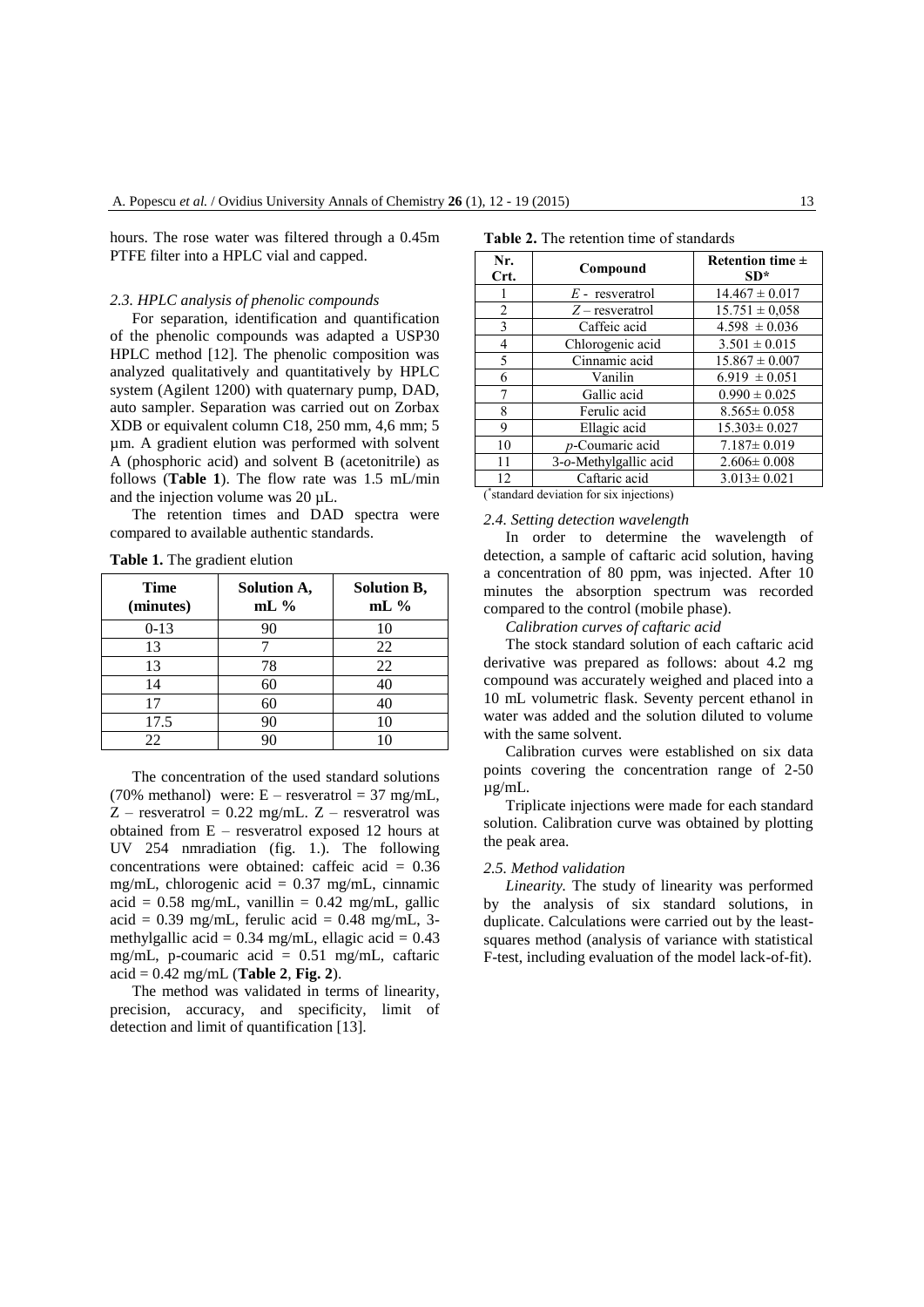

**Figure 1.** HPLC chromatogram of resveratrol after exposure UV 254 nm radiation



**Fig.2.** HPLC chromatogram of standards

*Accuracy.* The accuracy of the method was tested by determining recovery of caftaric acid added in tincture of *Rosae damascenae flores*, in known concentrations [14].

*Precision of the applied method. Intermediate precision.* This parameter was determined by repeating 10 times the same concentration of caftaric acid and tincture of *Rosae damascenae flores* injections for 3 consecutive days. Retention times and peak areas were statistically processed by determining the relative standard deviation (%R.S.D.).

*Repeatability.* The repeatability was calculated from 10 replicate injections of caftaric acid and tincture of *Rosae damascenae flores* samples, under constant operating conditions (laboratory, equipment, operator, and method) over a short period of time.

*Limits of detection and quantification.* Limits of detection (LOD) were calculated according to the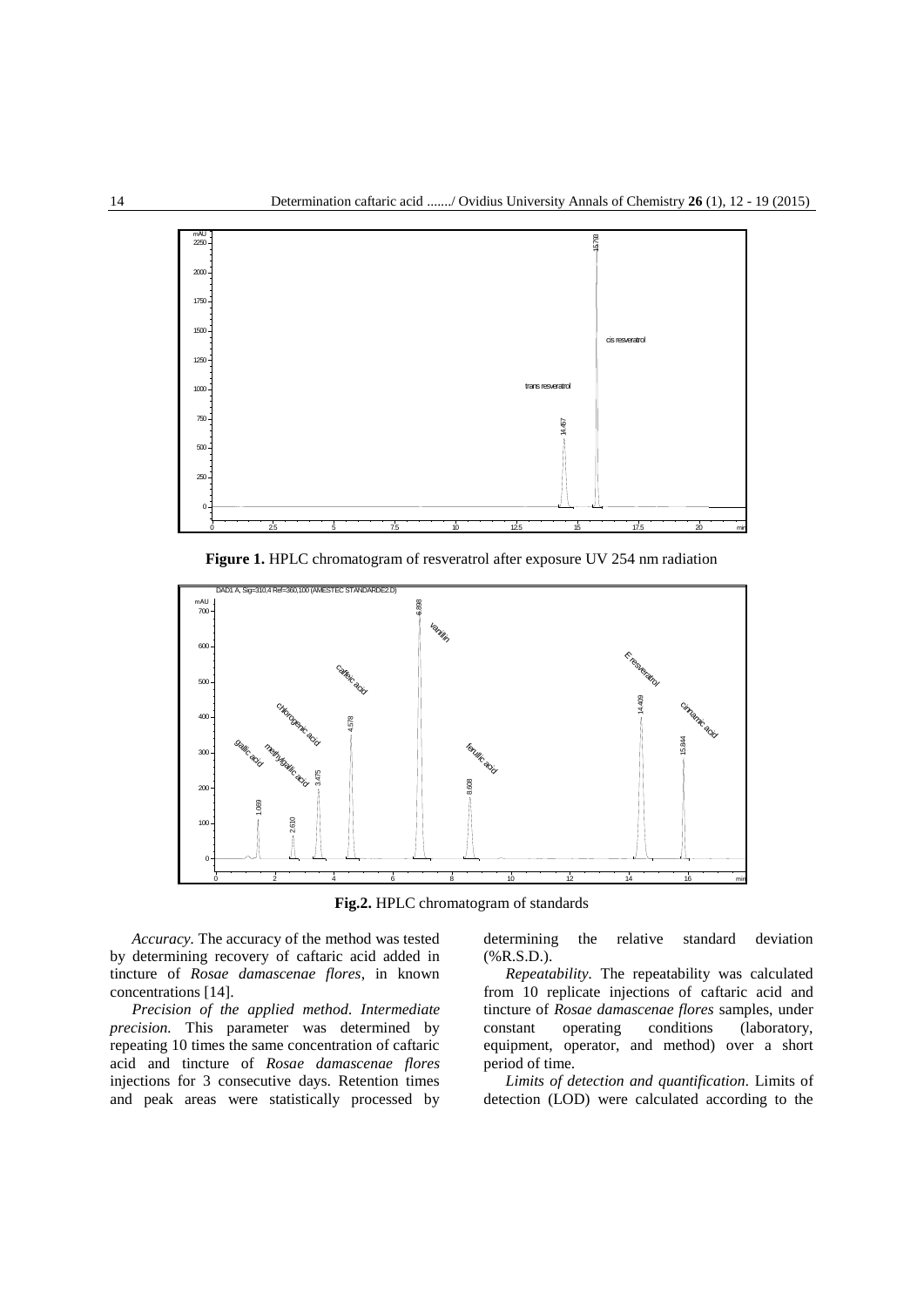expression  $3σ/S$ , where σ is the standard deviation of the response and S is the slope of the calibration curve. Limits of quantification (LOQ) were established by using the expression  $10\sigma/S$ .

### **3. Results and Discussions**

### *3.1. Setting detection wavelength*

From the analysis of the absorption spectrum of the caftaric acid (**Fig. 3**) shows that it has an absorption maximum at a wavelength of 330 nm, which does not interfere with the absorption of mobile phase components.



**Fig. 3.** Caftaric acid absorption spectrum

In conclusion, best results were obtained at the wavelength of 330 nm in all stages of the determination, separation and dispensing of caftaric acid.

### *3.2. Calibration curves of caftaric acid*

Calibration curves were established on six data points covering the concentration range of 2-50 µg/mL (**Fig. 4** and **Fig. 5**).

## *3.3. Method validation*

*Linearity.* The relationship between the peak area and the caftaric acid concentration was evaluated over the range 2 şi 50 μg/mL. Land was found linear  $(y = 10.685x - 5.3475; R^2 = 0.9993; n = 6)$ .

Good linearity (correlation factor  $> 0.9960$ ) was achieved in the concentration range 2 - 50 µg/mL for caftaric acid in ethanol 50% solution (**Fig. 6**).

ANOVA (analysis of variance) is used to validate the regression model used. In order to obtain the assurance that there is currently no alignment fault, it was applied F test (Fisher).

Fischer test is not significant, so there is a defect of alignment (**Table 3**).



**Fig. 4.** Calibration curves of caftaric acid



**Fig. 5.** HPLC chromatogram of caftaric acid

*Accuracy.* The accuracy of the method was verified by means of recovery assays. Adequate amounts of caftaric acid in *Rosae damascenae tincturae* in order to obtain added concentration 10 and 20 µg/mL. The recovery values af the added caftaric acid ranged from 97.54 % to 100.23%  $(98.74\% \pm 1.36; n = 3).$ 

*Precision of the applied method. Intermediate precision.* The precision of the system was demonstrated by analyzing the 6 samples of the same concentration and of tincture of *Rosae damascenae flores*. Relative standard deviation obtained areas recorded RSD  $(\%) = 0.5587$  and relative standard deviation obtained record retention times, RSD (%)  $= 0.2906$  is less than 2%. The RSD values obtained for the retention times ranged from 0.95% to 1.69% and the RSD values for peak areas ranged from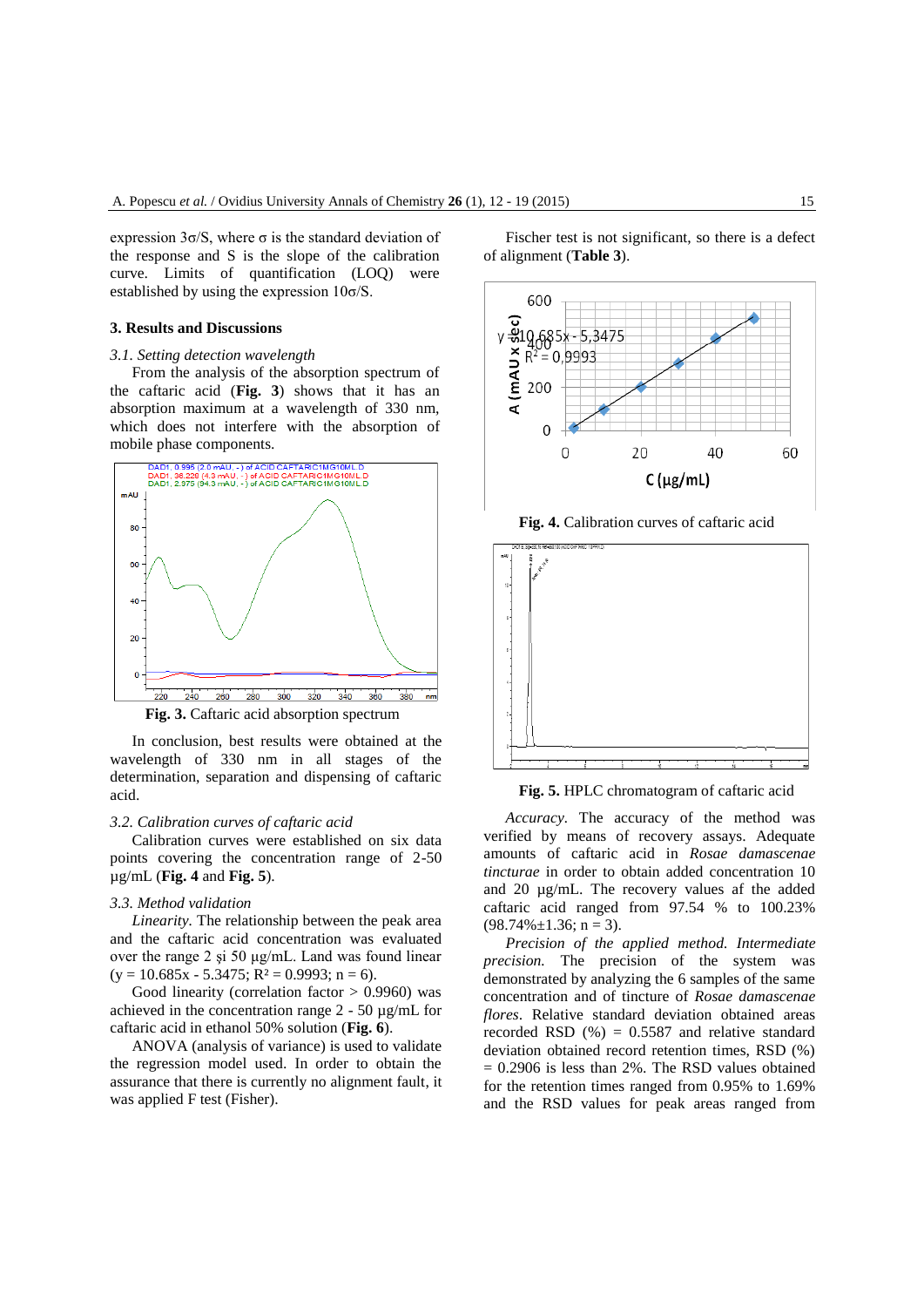confirm the accuracy of the system.



0.31% to 1.91% for real samples of tincture of *Rosae damascenae flores*. We can say that these data

**Fig. 6.** The curves for each series of determinations

| ANOVA <sup>b</sup>                  |            |                |    |             |          |                   |  |
|-------------------------------------|------------|----------------|----|-------------|----------|-------------------|--|
| Model                               |            | Sum of Squares | df | Mean Square | F        | Sig.              |  |
|                                     | Regression | 190771.102     |    | 190771.102  | 4245.316 | .000 <sup>a</sup> |  |
|                                     | Residual   | 179.747        | 4  | 44.937      |          |                   |  |
|                                     | Total      | 190950.849     |    |             |          |                   |  |
| a. Predictors: (Constant), VAR00001 |            |                |    |             |          |                   |  |
| b. Dependent Variable: VAR00002     |            |                |    |             |          |                   |  |

|  | Table 3. Required parameters regression test Fischer |  |  |
|--|------------------------------------------------------|--|--|
|--|------------------------------------------------------|--|--|

*Repeatability.* The obtained RSD(%) value is 0.55 (below 2%) for standard solution while the RSD(%) value obtained for tincture of *Rosae damascenae flores* is 1.78%. Those values indicate excellent repeatability of the proposed method.

*Limits of detection and quantification.* LOD = 1.8820  $\mu$ g/mL and LOQ = 6.270  $\mu$ g/mL were established by the procedures described in the Section 2.

## *3.4. HPLC analysis of phenolic compounds.*

The following compounds were detected: cinamic acid, gallic acid, caftaric acid, ferulic acid, elagic acid and 3-*o*-methylgallic acid, for tincture (**Table 4**, **Fig. 7**) and for the rose water (**Table 4, Fig. 8** and **Fig. 9**).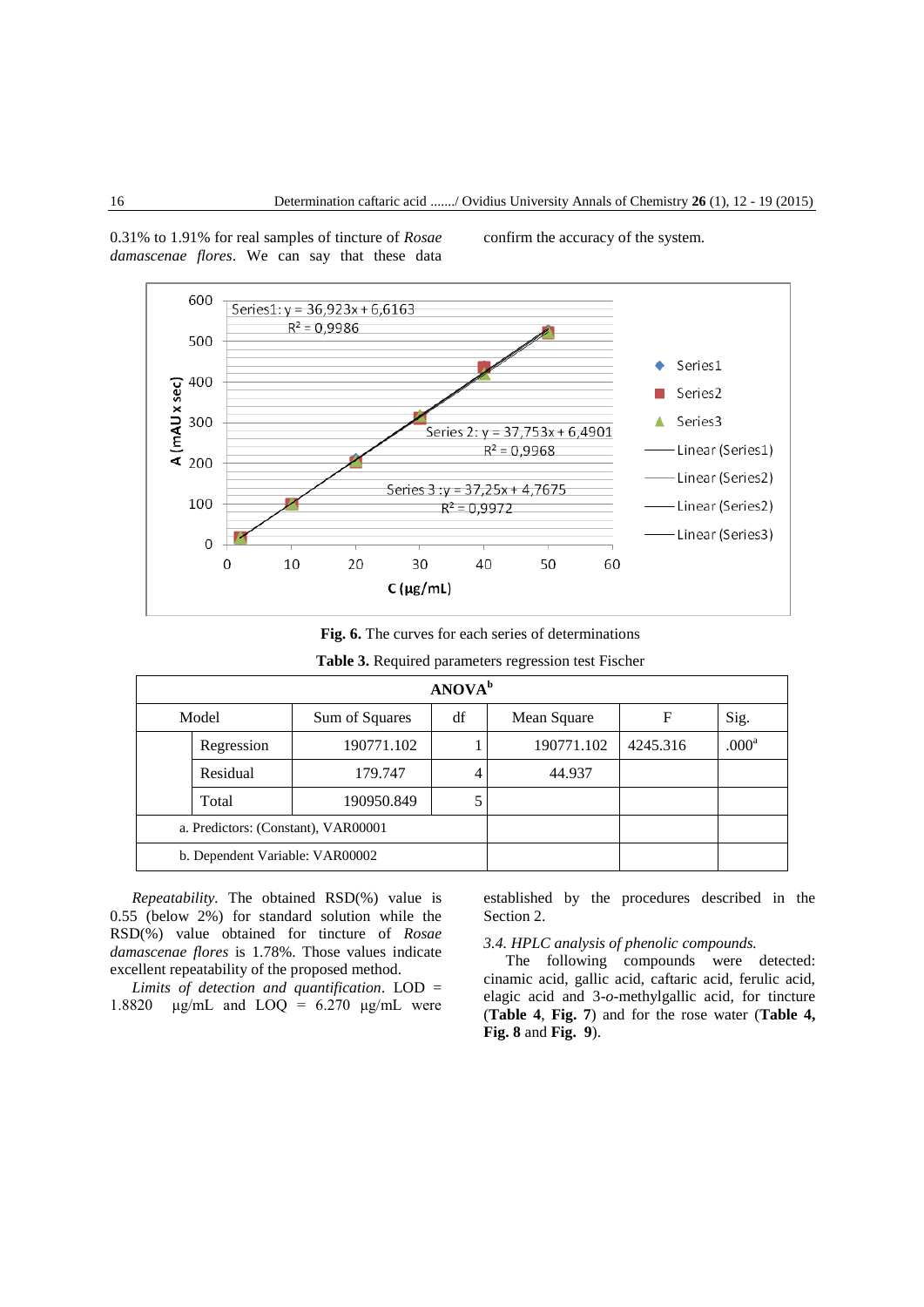| Sample          | Gallic acid<br>$mg\%$ | 3-o-Methylgallic<br>acid $mg\%$ | <i>Ferulic acid</i><br>$mg\%$ | Ellagic acid<br>$mg\%$ | Cinamic acid<br>$mg\%$ | Caftaric<br>acid mg $\%$ |
|-----------------|-----------------------|---------------------------------|-------------------------------|------------------------|------------------------|--------------------------|
| <b>Tincture</b> | 876.037               | 33.328                          | 2.897                         | 1485.177               | 15.306                 | 5.608                    |
| Rose Water      |                       | 0.0986                          | $\overline{\phantom{0}}$      |                        | 0.832                  | 0.13341                  |

**Table 4.** Phenols compounds and their concentrations mg/100 mL sample







**Fig. 8.** HPLC profile of phenolic compounds from *Rose Water*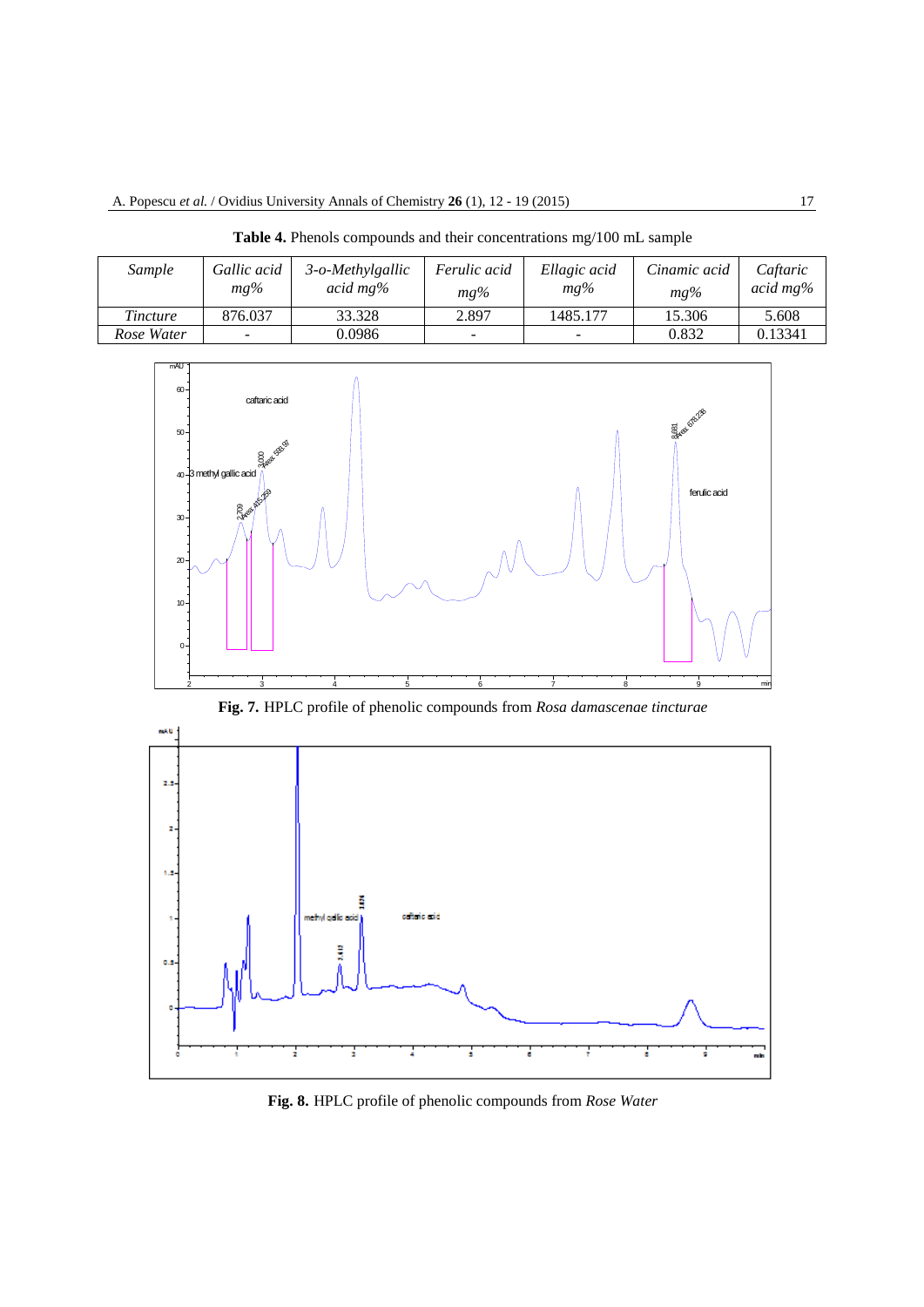

**Fig. 9.** HPLC profile of phenolic compounds from *Rose Water*

## **4. Conclusions**

The proposed method was considered adequate, with regard to the linearity, precision, repeatability and accuracy of the results. Thus, it can be employed in the analysis of vegetal product.

In tincture were determined polyphenols known for their antioxidant action. Tincture of *Rosae damascenae flores* could afford health benefits by preventing unwanted free-radical-induced oxidative reactions.

The main active principle identified in tincture and in rose water is caftaric acid.

Since it is known the use of caftaric acid for regulating skin pigmentation, its presence in rose water can demonstrate the utility in cosmetic preparations.

### **References**

\* e-mail address: nmatei1977@yahoo.com

- [1]. B.M. Lawrence, Perfumer & Flavorist **16**, 43 (1991).
- [2]. A. Nikbakht and M. Kafi, VIII International People-Plant Symposium on Exploring Therapeutic Powers of Flowers, Greenery and Nature **790**, 251 (2004).
- [3]. H. Loghmani-Khouzani, O. Fini Sabzi and J.H. Safari, Scientia Iranica **14**, 316 (2007).
- [4]. M. H. Boskabady, M. N. Shafei, Z. Saberi and S. Amini, Iranian Journal of Basic Medical Sciences **14**(4), 295 (2011).
- [5]. C. R. Achuthan, B. H. Babu and J. Padikkala, Pharmaceutical Biology **41**, 357 (2003).
- [6]. O. Sagdiç, N.G. Baydar and H. Baydar, Food Science and Technology International **10**, 277 (2004).
- [7]. K.G.D. Babu, B. Singh, V.P. Joshi and V. Singh, Flavour and Fragrance Journal **17,** 136 (2002).
- [8]. A. Vanzo, R. Cecotti, U. Vrhovsek, A.M. Torres, F. Mattivi and Sabina Passamonti, Journal of Agricultural and Food Chemistry **55,** 1604 (2007).
- [9]. J. Darias-Martín, B. Martín-Luis, M. Carrillo-López, R. Lamuela-Raventós, C. Díaz-Romero and R. Boulton, Journal of Agricultural and Food Chemistry **50**, 2062 (2002).
- [10]. V.L. Singleton, C.F. Timberlake and A.G. Lea, Journal of the Science of Food and Agriculture **29**, 403 (1978).
- [11]. M. Guitard, R. Bel Rhlid, A. Moodycliffe and F. Dionisi, *Use of caftaric acid and derivatives in food supplement for regulating skin*  pigmentation, U. S. Patent No. 20130101556 (2013).